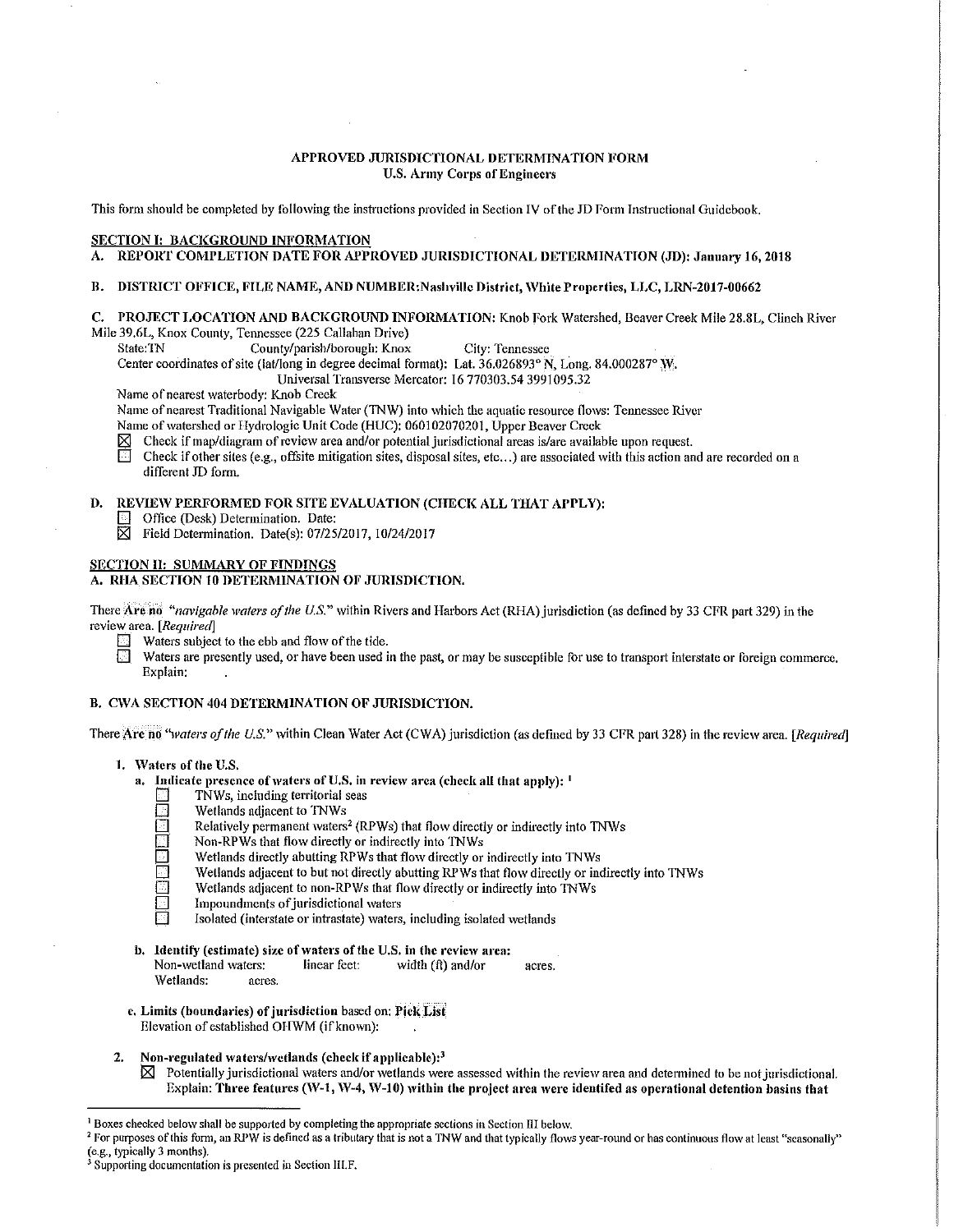were constructed in uplands to treat stormwater from the adjacent soil borrow area before the water is discharged in to downstream waters. The basins have NPDES permitted outfalls through the State of Tennessee. The nearest tributary is an unnamed tributary to Knob Creek. 33 CFR 328.3 states that "waste treatment systems, including treatment ponds or lagoons designed to meet the requirements of CWA (other than cooling ponds as defined in 40 CFR 423.11(m) which also meet the criteria of this definition) are not waters of the United States. " Therefore, the Detention Basins are not considered to be waters of the U.S..

2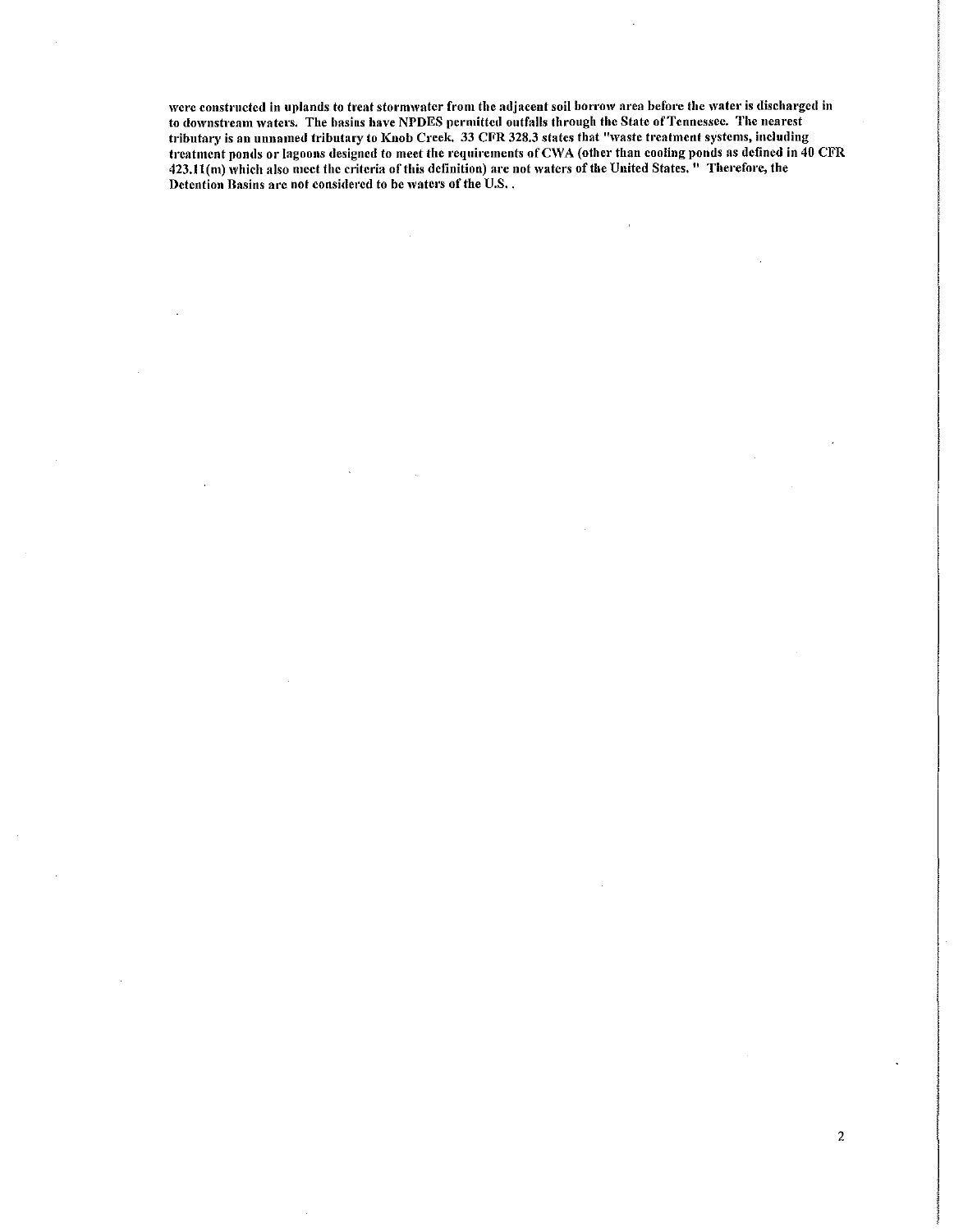#### SECTION III: CWA ANALYSIS

## A. TNWs AND WETLANDS ADJACENT TO TNWs

The agencies will assert jurisdiction over TNWs and wetlands adjacent to TNWs. If the aquatic resource is a TNW, complete Section III.A.1 and Section III.D.1, only; if the aquatic resource is a wetland adjacent to a TNW, complete Sections III.A.1 and 2 and Section III.D.1.; otherwise, see Section III.B below.

#### 1. TNW

Identify TNW:

Summarize rationale supporting determination:

2. Wetland adjacent to TNW Summarize rationale supporting conclusion that wetland is "adjacent":

### B. CHARACTERISTICS OF TRIBUTARY (THAT IS NOT A TNW) AND ITS ADJACENT WETLANDS (IF ANY):

This section summarizes information regarding characteristics of the tributary and its adjacent \Vctlands, if any, and it helps detennine \vhether or not the standards for jurisdiction established under *Rapanos* liave been met.

The agencies will assert jurisdiction over non-navigable tributaries of TNWs where the tributaries are "relatively permanent waters" (RPWs), i.e. tributaries that typically flow year-round or have continuous flow at least seasonally (e.g., typically 3 months). A wetland that directly abuts an RPW is also jurisdictional. If the aquatic resource is not a TNW, but has year-round (perennial) flow, skip to Section III.D.2. If the aquatic resource is a wetland directly abutting a tributary with perennial flow, skip to Section 111.D.4.

A wetland that is adiacent to but that does not directly abut an RPW requires a significant nexus evaluation. Corps districts and EPA regions will include in the record any available information that documents the existence of a significant nexus between a relatively permanent tributary that is not perennial (and its adjacent wetlands if any) and a traditional navigable water, even though a significant nexus finding is not required as a matter of law.

If the waterbody<sup>4</sup> is not an RPW, or a wetland directly abutting an RPW, a JD will require additional data to determine if the waterbody has a significant nexus with a TNW. If the tributary has adjacent wetlands, the significant nexus evaluation must consider the tributary in combination with all of its adjacent wetlands. This significant nexus evaluation that combines, for analytical purposes, the tributary and all of its adjacent wetlands is used whether the review area identified in the JD request is the tributary, or its adjacent wetlands, or both. If the JD covers a tributary with adjacent wetlands, complete Section III, B, 1 for the tributary, Section III.B.2 for any onsite wetlands, and Section III.B.3 for all wetlands adjacent to that tributary, both onsite and offsite. The determination whether a significant nexus exists is determined in Section III.C below.

1. Characteristics of non-TNWs that flow directly or indirectly into TNW

- (i) General Area Conditions:<br>Watershed size: Pick List Watershed size: Drainage area;<br>Average annual rainfall: inches Average annual rainfall: inches<br>Average annual snowfall: inches Average annual snowfall:
- (ii) Physical Characteristics:
	- (a) Relationship with TNW:

 $\Box$  Tributary flows directly into TNW.  $\Box$  Tributary flows through Pick List tributaries before entering TNW.

Project waters are Pick List river miles from TNW. Project waters are Pick List river miles from RPW. Project waters are Pick List aerial (straight) miles from TNW. Project waters are Pick List aerial (straight) miles from RPW. Project waters cross or serve as state boundaries. Explain:

Identify flow route to  $TW<sup>5</sup>$ : Tributary stream order, if known:

<sup>4</sup> Note that the Instructional Guidebook contains additional information regarding swales, ditches, washes, and erosional features generally and in the arid West.

<sup>&</sup>lt;sup>5</sup> Flow route can be described by identifying, e.g., tributary a, which flows through the review area, to flow into tributary b, which then flows into TNW.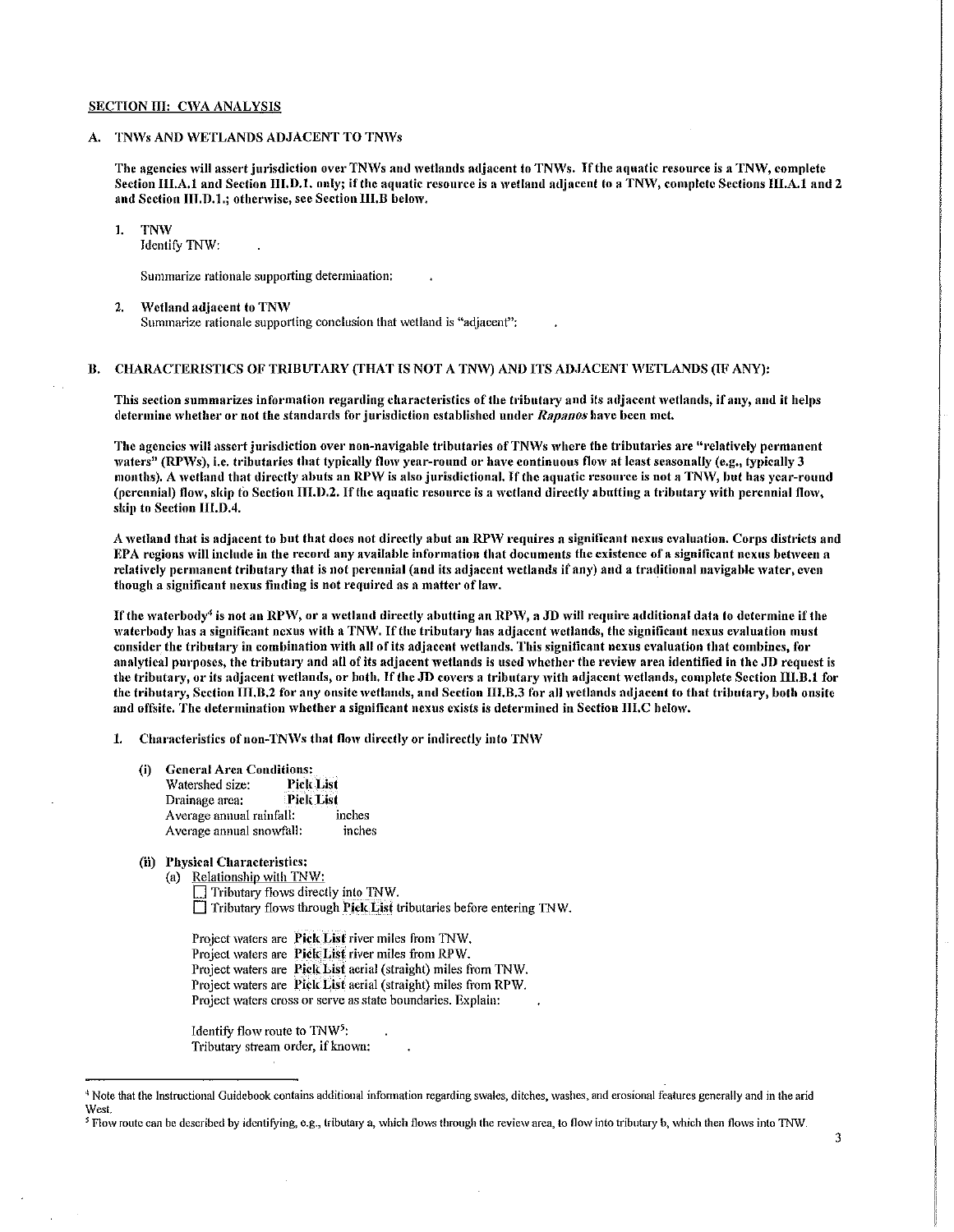|     | (b) General Tributary Characteristics (check all that apply):<br>Tributary is:<br>    Natural<br>Artificial (man-made). Explain:<br>Manipulated (man-altered). Explain:                                                                                                                                                                                                                                                                                                                                                                                                                                                                                                                         |
|-----|-------------------------------------------------------------------------------------------------------------------------------------------------------------------------------------------------------------------------------------------------------------------------------------------------------------------------------------------------------------------------------------------------------------------------------------------------------------------------------------------------------------------------------------------------------------------------------------------------------------------------------------------------------------------------------------------------|
|     | Tributary properties with respect to top of bank (estimate):<br>Average width:<br>feet<br>Average depth:<br>feet<br>Average side slopes: Pick List.                                                                                                                                                                                                                                                                                                                                                                                                                                                                                                                                             |
|     | Primary tributary substrate composition (check all that apply):<br>$\Box$ Silts<br>Sands]<br>Concrete<br>$\Box$ Cobbles<br>Gravel<br>Muck<br>Vegetation. Type/% cover:<br>Bedrock<br>$\Box$ Other. Explain:                                                                                                                                                                                                                                                                                                                                                                                                                                                                                     |
|     | Tributary condition/stability [e.g., highly eroding, sloughing banks]. Explain:<br>Presence of run/riffle/pool complexes. Explain:<br>Tributary geometry: Pick List<br>Tributary gradient (approximate average slope):<br>%                                                                                                                                                                                                                                                                                                                                                                                                                                                                     |
| (c) | Flow:<br>Tributary provides for: Pick List<br>Estimate average number of flow events in review area/year: Pick List<br>Describe flow regime:<br>Other information on duration and volume:                                                                                                                                                                                                                                                                                                                                                                                                                                                                                                       |
|     | Surface flow is: Pick List. Characteristics:                                                                                                                                                                                                                                                                                                                                                                                                                                                                                                                                                                                                                                                    |
|     | Subsurface flow: Pick List. Explain findings:<br>$\Box$ Dye (or other) test performed:                                                                                                                                                                                                                                                                                                                                                                                                                                                                                                                                                                                                          |
|     | Tributary has (check all that apply):<br>Bed and banks<br>$\Box$ OHWM <sup>6</sup> (check all indicators that apply):<br>$\Box$ clear, natural line impressed on the bank $\Box$<br>the presence of litter and debris<br>$\Box$ changes in the character of soil<br>destruction of terrestrial vegetation<br>$\Box$ shelving<br>the presence of wrack line<br>$\Box$ vegetation matted down, bent, or absent<br>sediment sorting<br>leaf litter disturbed or washed away<br>scour<br>$\Box$ sediment deposition<br>multiple observed or predicted flow events<br>$\Box$ water staining<br>abrupt change in plant community<br>other (list).<br>$\Box$ Discontinuous OHWM. <sup>7</sup> Explain: |
|     | If factors other than the OHWM were used to determine lateral extent of CWA jurisdiction (check all that apply):<br>$\Box$ High Tide Line indicated by:<br>М<br>Mean High Water Mark indicated by:<br>$\Box$ oil or scum line along shore objects<br>$\Box$ survey to available datum;<br>fine shell or debris deposits (foreshore)<br>physical markings;<br>$\Box$ vegetation lines/changes in vegetation types.<br>physical markings/characteristics<br>$\Box$ tidal gauges<br>other (list):                                                                                                                                                                                                  |
|     | (iii) Chemical Characteristics:<br>Characterize tributary (e.g., water color is clear, discolored, oily film; water quality; general watershed characteristics, etc.).                                                                                                                                                                                                                                                                                                                                                                                                                                                                                                                          |

Explain:

Identify specific pollutants, if known:

<sup>&</sup>lt;sup>6</sup>A natural or man-made discontinuity in the OHWM does not necessarily sever jurisdiction (e.g., where the stream temporarily flows underground, or where the OHWM has been removed by development or agricultural practices). Where there is a break in the OHWM that is unrelated to the waterbody's flow regime (e.g., flow over a rock outcrop or through a culvert), the agencies will look for indicators of flow above and below the break.<br><sup>716 id</sup> <sup>7</sup>lbid.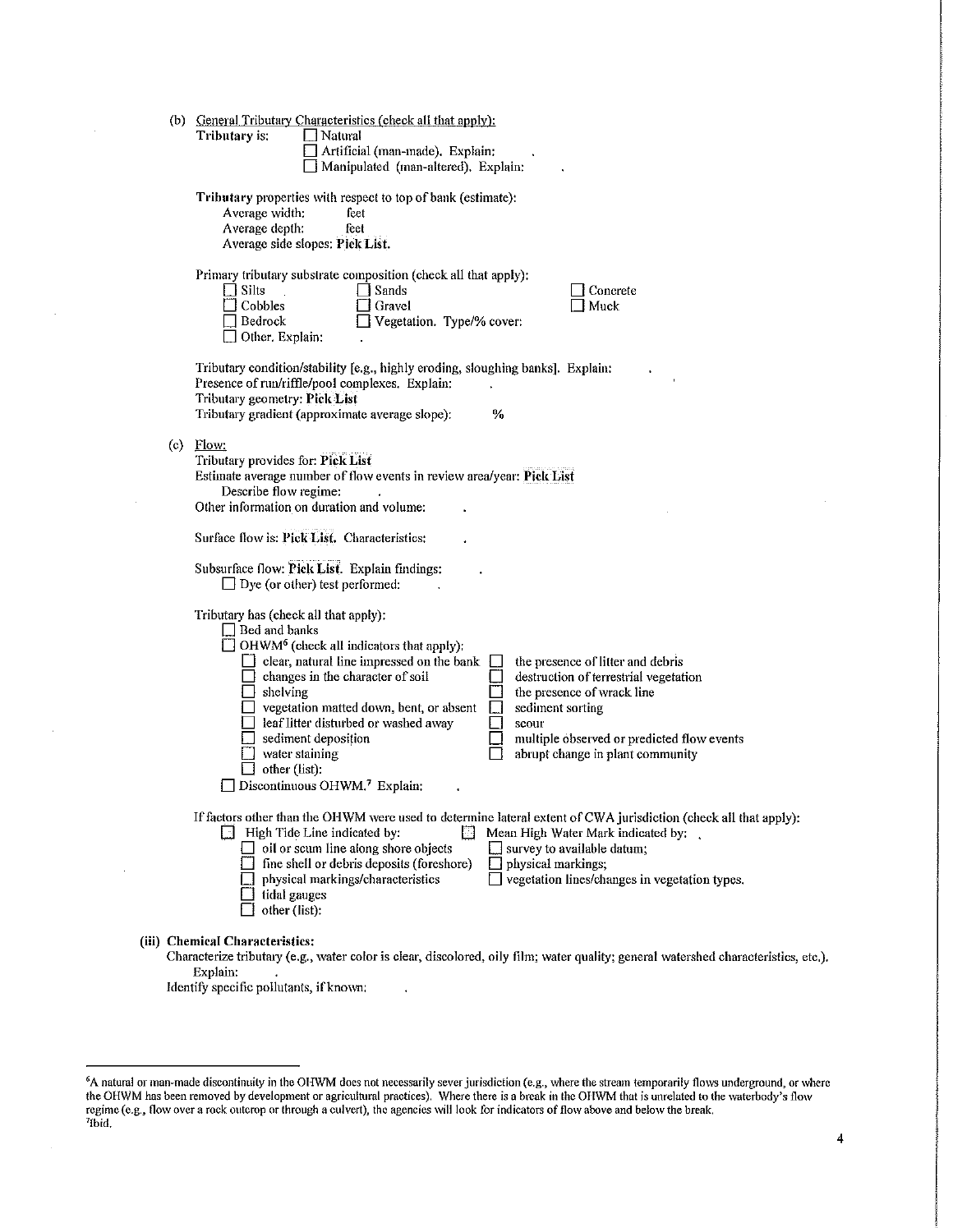#### (iv) Biological Characteristics. Channel supports (check all that apply):

- $\Box$  Riparian corridor. Characteristics (type, average width):
- Wetland fringe. Characteristics:
- $\Box$  Habitat for:
	- $\Box$  Federally Listed species. Explain findings:
	- $\Box$  Fish/spawn areas. Explain findings:
	- $\Box$  Other environmentally-sensitive species. Explain findings:

 $\Box$  Aquatic/wildlife diversity. Explain findings:

2. Characteristics of wetlands adjacent to non-TNW that flow directly or indirectly into TNW

#### (i) Physical Characteristics:

- (a) General Wetland Characteristics:
- Properties:

Wetland size: acres

Wetland type. Explain:

Wetland quality. Explain:

Project wetlands cross or serve as state boundaries. Explain:

(b) General Flow Relationship with Non-TNW:

Flo\v is: Pick List. Explain:

Surface flow is: Pick List Characteristics:

Subsurface flow: Pick List. Explain findings:  $\Box$  Dye (or other) test performed:

# (c) Wetland Adjacency Determination with Non-TNW:

 $\Box$  Directly abutting

□ Not directly abutting

- $\Box$  Discrete wetland hydrologic connection. Explain:
- $\Box$  Ecological connection. Explain:
- $\Box$  Separated by berm/barrier. Explain:

# (d) Proximity (Relationship) to TNW

Project wetlands are Pick List river miles from TNW. Project waters are Pick List aerial (straight) miles from TNW. Flow is from: Pick List. Estimate approximate location of wetland as within the Pick List floodplain.

#### (ii) Chemical Characteristics:

Characterize wetland system (e.g., water color is clear, brown, oil film on surface; water quality; general watershed characteristics; etc.). Explain:

5

Identify specific pollutants, if known:

# (iii) Biological Characteristics. 'Vetland supports (check all that apply):

- D R.iparian buffer. Characteristics (type, average \vidth):
- Vegetation type/percent cover. Explain:<br>
Habitat for:
- Habitat for:
	- D Federally Listed species. Explain findings:
	- $\Box$  Fish/spawn areas. Explain findings:
	- $\Box$  Other environmentally-sensitive species. Explain findings:
	- $\Box$  Aquatic/wildlife diversity. Explain findings:

### 3. Characteristics of all wetlands adjacent to the tributary (if any)

All \vetland(s) being considered in the cumulative analysis: Pick List Approxitnately ( ) acres in total are being considered in the cumulative analysis.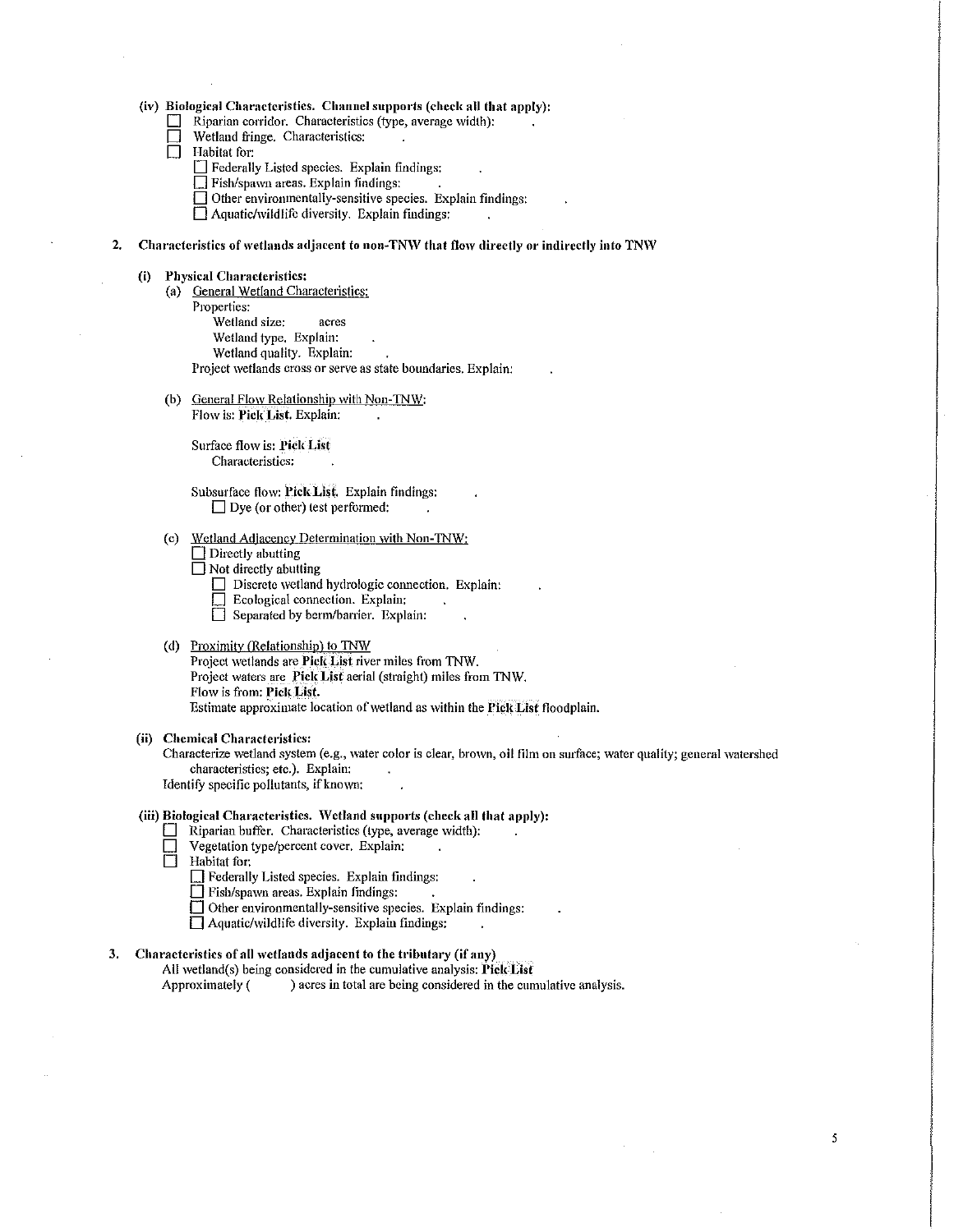For each wetland, specify the following:

Directly abuts? (Y/N) Size (in acres) Directly abuts? (Y/N) Size (in acres)

Summarize overall biological, chemical and physical functions being performed:

# C. SIGNIFICANT NEXUS DETERMINATION

A significant nexus analysis will assess the flow characteristics and functions of the tributary itself and the functions performed by any wetlands adjacent to the tributary to determine if they significantly affect the chemical, physical, and biological integrity of a TNW. For each of the following situations, a significant nexus exists if the tributary, in combination with all of its adjacent wetlands, has more than a speculative or insubstantial effect on the chemical, physical and/or biological integrity of a TNW. Considerations when evaluating significant nexus include, but are not limited to the volume, duration, and frequency of the flow of water in the tributary and its proximity to a TNW, and the functions performed by the tributary and all its adjacent wetlands, It is not appropriate to determine significant nexus based solely on any specific threshold of distance (e.g. between a tributary and its adjacent wetland or between a tributary and the TNW). Similarly, the fact an adjacent wetland lies within or outside of a floodplain is not solely determinative of significant nexus.

Draw connections between the features documented and the effects on the TNW, as identified in the *Rapanos* Guidance and discussed in the Instructional Guidebook. Factors to consider include, for example:

- Does the tributary, in combination with its adjacent wetlands (if any), have the capacity to carry pollutants or flood waters to TNWs, or to reduce the amount of pollutants or flood waters reaching a TNW?
- Does the tributary, in combination with its adjacent wetlands (if any), provide habitat and lifecycle support functions for fish and other species, such as feeding, nesting, spawning, or rearing young for species that are present in the TNW?
- Does the tributary, in combination with its adjacent wetlands (if any), have the capacity to transfer nutrients and organic carbon that support downstream foodwebs?
- Does the tributary, in combination with its adjacent wetlands (if any), have other relationships to the physical, chemical, or biological integrity of the TNW?

# Note: the above list of considerations is not inclusive and other functions observed or known to occur should be documented below:

- 1. Significant nexus findings for non-RPW that has no adjacent wetlands and flows directly or indirectly into TNWs. Explain findings of presence or absence of significant nexus below, based on the tributary itself, then go to Section III.D:
- 2. Significant nexus findings for non-RPW and its adjacent wetlands, where the non-RPW flows directly or indirectly into TNWs. Explain findings of presence or absence of significant nexus below, based on the tributary in combination with all of its adjacent wetlands, then go to Section 111.D;
- 3. Significant nexus findings for wetlands adjacent to an RPW but that do not directly abut the RPW. Explain findings of presence or absence of significant nexus below, based on the tributary in combination with all of its adjacent wetlands, then go to Section III.D:

### D. DETERMINATIONS OF JURISDICTIONAL FINDINGS. THE SUBJECT WATERS/WETLANDS ARE (CHECK ALL THAT APPLY):

- 1. TNWs and Adjacent Wetlands, Check all that apply and provide size estimates in review area:  $\Box$  TNWs: linear feet width (ft), Or, acres. **E** Wetlands adjacent to TNWs: acres.
- 2. RPWs that flow directly or indirectly into TNWs.
	- $\Box$  Tributaries of TNWs where tributaries typically flow year-round are jurisdictional. Provide data and rationale indicating that h·ibutary is perennial:
	- Tributaries of TNW where tributaries have continuous flow "seasonally" (e.g., typically three months each year) are jurisdictional. Data supporting this conclusion is provided at Section IIl.B. Provide rationale indicating that tributary flows seasonally: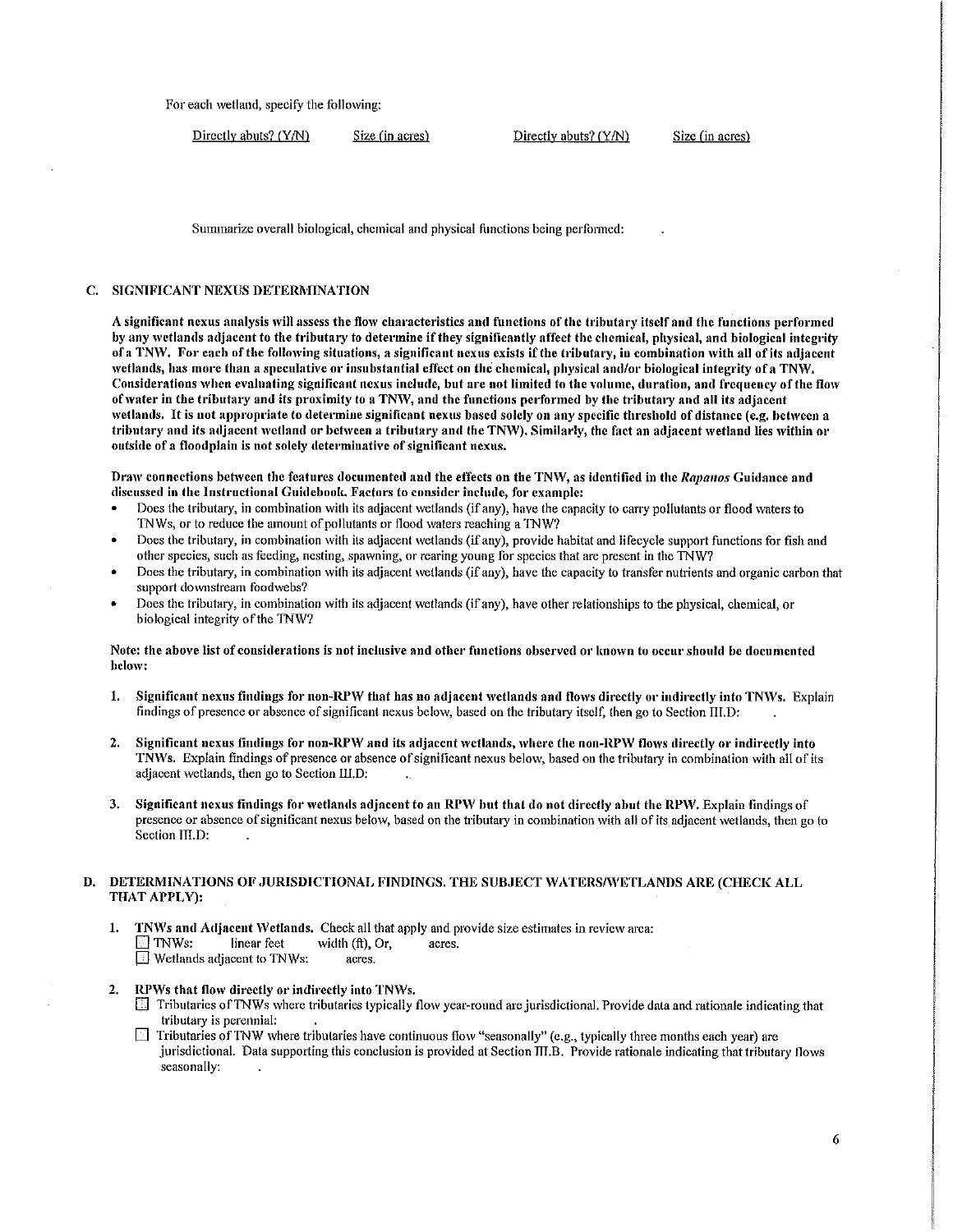Provide estimates for jurisdictional waters in the review area (check all that apply):<br>
Tributary waters: linear feet width (ft).

- Tributary waters: linear feet<br>
Other non-wetland waters: acres.
- Other non-wetland waters:
	- Identify type $(s)$  of waters:

### 3. Non-RPWs<sup>8</sup> that flow directly or indirectly into TNWs.

Waterbody that is not a TNW or an RPW, but flows directly or indirectly into a TNW, and it has a significant nexus with a TNW is jurisdictional. Data supporting this conclusion is provided at Section IlI.C.

Provide estimates for jurisdictional waters within the review area (check all that apply):<br>  $\Box$  Tributary waters: linear feet width (ft).

- Tributary waters: linear feet
- Other non-wetland waters: acres.
	- Identify type(s) of waters:

# Wetlands directly abutting an RPW that flow directly or indirectly into TNWs.

Wetlands directly abut RPW and thus are jurisdictional as adjacent wetlands.

- D Wetlands directly abutting an RPW where tributaries typically flow year-round. Provide data and rationale indicating that tributary is perennial in Section III.D.2, above. Provide rationale indicating that wetland is directly abutting an RPW:
- $\Box$  Wetlands directly abutting an RPW where tributaries typically flow "seasonally." Provide data indicating that tributary is seasonal in Section III.B and rationale in Section III.D.2, above. Provide rationale indicating that wetland is directly abutting an RPW:

Provide acreage estimates for jurisdictional wetlands in the review area: acres.

5. Wetlands adjacent to but not directly abutting an RPW that flow directly or indirectly into TNWs.  $\Box$  Wetlands that do not directly abut an RPW, but when considered in combination with the tributary to which they are adjacent and with similarly situated adjacent wetlands, have a significant nexus with a TNW are jurisidictional. Data supporting this conclusion is provided at Section III.C.

Provide acreage estimates for jurisdictional wetlands in the review area: acres.

### 6. Wetlands adjacent to non-RPWs that flow directly or indirectly into TNWs.

 $\Box$  Wetlands adjacent to such waters, and have when considered in combination with the tributary to which they are adjacent and with similarly situated adjacent wetlands, have a significant nexus with a TNW are jurisdictional. Data supporting this conclusion is provided at Section III.C.

Provide estimates for jurisdictional wetlands in the review area: acres.

- 7. Impoundments of jurisdictional waters.<sup>9</sup>
	- As a general rule, the impoundment of a jurisdictional tributary remains jurisdictional.
	- $\Box$  Demonstrate that impoundment was created from "waters of the U.S.," or
	- Demonstrate that water meets the criteria for one of the categories presented above (1-6), or<br>Demonstrate that water is isolated with a nexus to commerce (see E below).
	- Demonstrate that water is isolated with a nexus to commerce (see  $\dot{E}$  below).

## E. ISOLATED [INTERSTATE OR INTRA-STATE] WATERS, INCLUDING ISOLATED WETLANDS, THE USE, DEGRADATION OR DESTRUCTION OF WHICH COULD AFFECT INTERSTATE COMMERCE, INCLUDING ANY SUCH WATERS (CHECK ALL THAT APPLY):<sup>10</sup>

- $\Box$  which are or could be used by interstate or foreign travelers for recreational or other purposes.
- from which fish or shellfish are or could be taken and sold in interstate or foreign commerce,
- which are or could be used for industrial purposes by industries in interstate commerce.
- Interstate isolated waters. Explain:<br> **D** Other factors. Explain:
- Other factors. Explain:

#### Identify water body and summarize rationale supporting determination:

8 See Footnote# 3.

<sup>&</sup>lt;sup>9</sup> To complete the analysis refer to the key in Section III.D.6 of the Instructional Guidebook.<br><sup>10</sup> Prior to asserting or declining CWA jurisdiction based solely on this category, Corps Districts will elevate the action review consistent with the process described in the Corps/EPA Memorandum Regarding CWA Act Jurisdiction Following Rapanos,